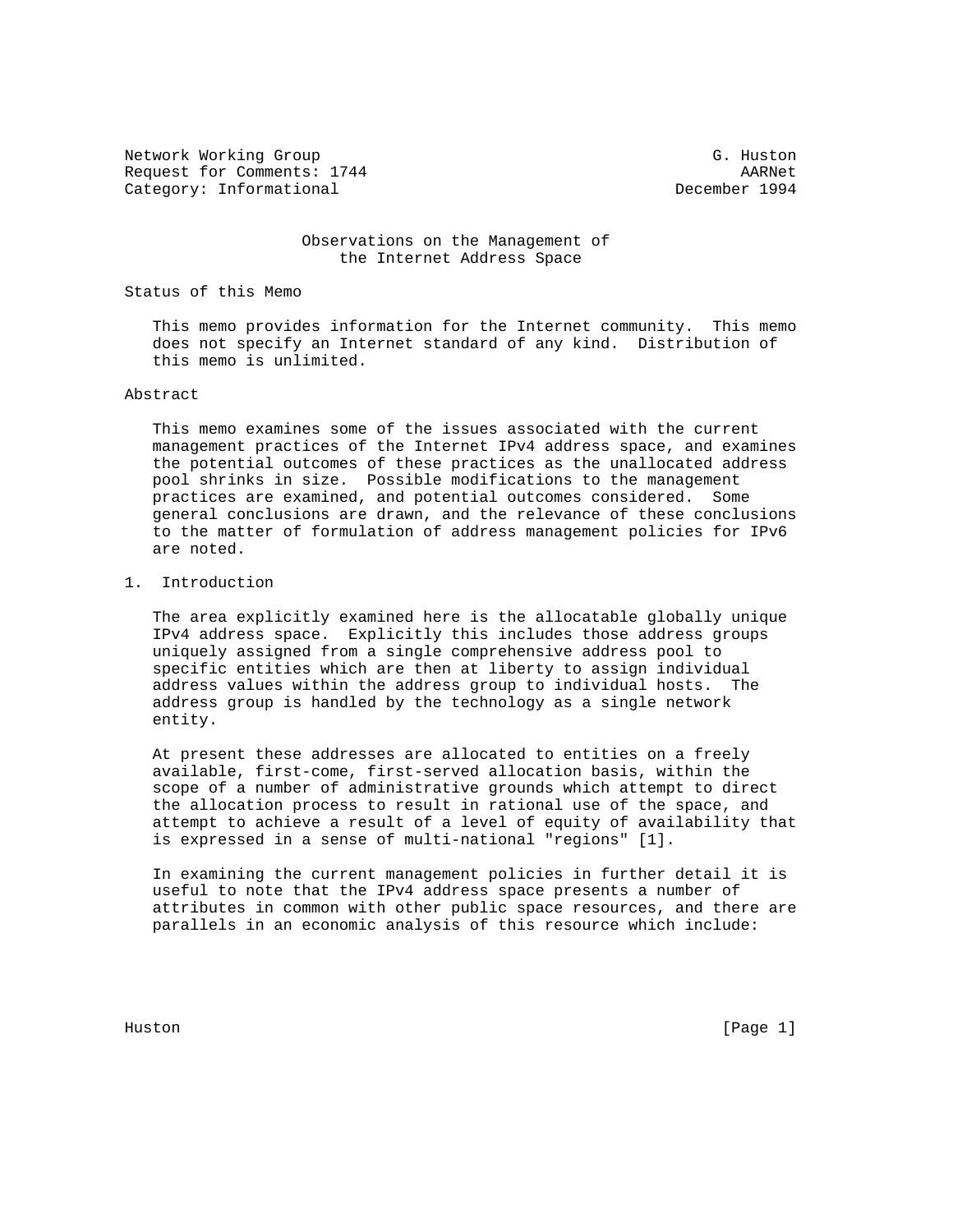- the finite nature of the resource

 This attribute is a consequence of the underlying technology which has defined addressed entities in terms of a 32 bit address value. The total pool is composed of 2\*\*32 distinct values (not all of which are assignable to end systems).

- the address space has considerable market value

 This valuation is a consequence of the availability and extensive deployment of the underlying Internet technology that allows uniquely addressed entities the capability to conduct direct end to-end transactions with peer entities via the Internet. The parameters of this valuation are also influenced by considerations of efficiency of use of the allocated space, availability of end system based internet technologies, the availability of Internet based service providers and the resultant Internet market size.

- address space management is a necessary activity

 Management processes are requires to ensure unique allocation and fair access to the resource, as well as the activity of continuing maintenance of allocation record databases.

 Increasing rates of Internet address allocation in recent years imply that the IPv4 address space is now a visibly finite resource, and current projections, assuming a continuation of existing demand for addresses predict unallocated address space exhaustion in the next 6 - 12 years (rephrasing current interim projections from the IETF Address Lifetime Expectancy Working Group). There are two derivative questions that arise from this prediction. Firstly what is the likely outcome of unallocated address space exhaustion if it does occur, and secondly, are there corrective processes that may be applied to the current address management mechanisms that could allow both more equitable allocation and potentially extend the lifetime of the unallocated address space pool. These two issues are considered in the following sections.

2. Outcomes of Unallocated Address Space Exhaustion - No change in current Address Management Policies

 As the pool of available addresses for allocation depletes, the initial anticipated outcome will be the inability of the available address pool to service large block address allocation requests. Such requests have already been phrased from various utility operators, and the demand for very large address blocks is likely to be a continuing feature of address pool management. It is noted that the overall majority of the allocated address space is very

Huston [Page 2]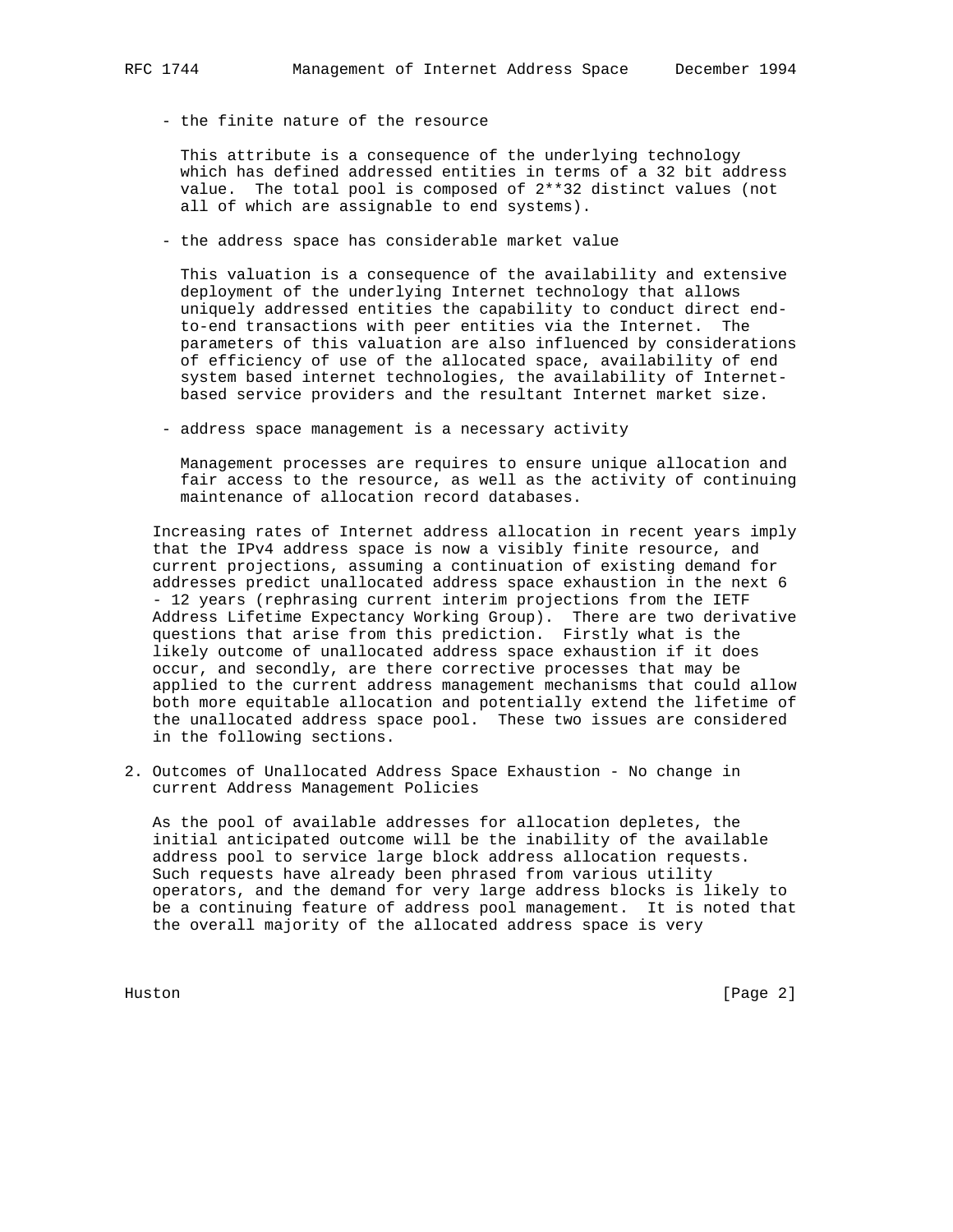inefficiently utilised at present (figures of efficiency of use of less than 1% are noted in RFC 1466, and higher efficiency utilisation is readily achievable using more recent routing technologies, such as Variable Length Subnet Masks (VLSM) and disjoint subnet routing). Given the continuing depletion of the unallocated address pool, and the consequent inability to service all address allocation requests, it is a likely outcome of interaction between those entities with allocated address space and those seeking address allocation that such allocation requests could be satisfied through a private transaction. In this situation an entity already in possession of a sufficiently large but inefficiently utilised allocated address block could resell the block to a third party, and then seek allocation of a smaller address block from the remaining unallocated address space. The implication is that both address blocks would be more efficiently utilised, although it is the entity which has large blocks of allocated address space which would be the primary beneficiary of such transactions, effectively capitalising on the opportunity cost

 Such reselling / trading opportunities which involve the use of the unallocated address pool would in all likelihood be a short term scenario, as the high returns from this type of trading would increase the allocation pressure from the pool and act to increase depletion rates as more pressure is placed to claim large address blocks for later resale once such blocks are no longer available from the unallocated pool.

of higher efficiency of address block use.

 Following exhaustion of the unallocated address pool a free trading environment in address blocks is a probable outcome, where address blocks would be bought and sold between trading entities. The consequent market, if unregulated, would act to price address space at a level commensurate with the common expectation of the market value of addresses, trading at a price level reflecting both the level of demand, the opportunity cost of more efficient address use, and the opportunity cost of deployment of additional or alternate internetworking technologies to IPv4. It is interesting to note that within such an environment the registry (or whatever takes the place of a registry in such an environment) becomes analogous to a title office, acting to record the various transactions to ensure the continued accuracy of "ownership" and hence acts as a source of information to the purchaser to check on the validity of the sale by checking on the validity of the "title" of the vendor. This impacts on the characteristic features of Internet address registries, which effectively become analogous to "titles offices", which typically are structured as service entities with "lodgement fees" used to fund the action of recording title changes. Whether existing registries adapt to undertake this new function, or whether other entities provide this function is a moot point - either way the function is a

Huston [Page 3]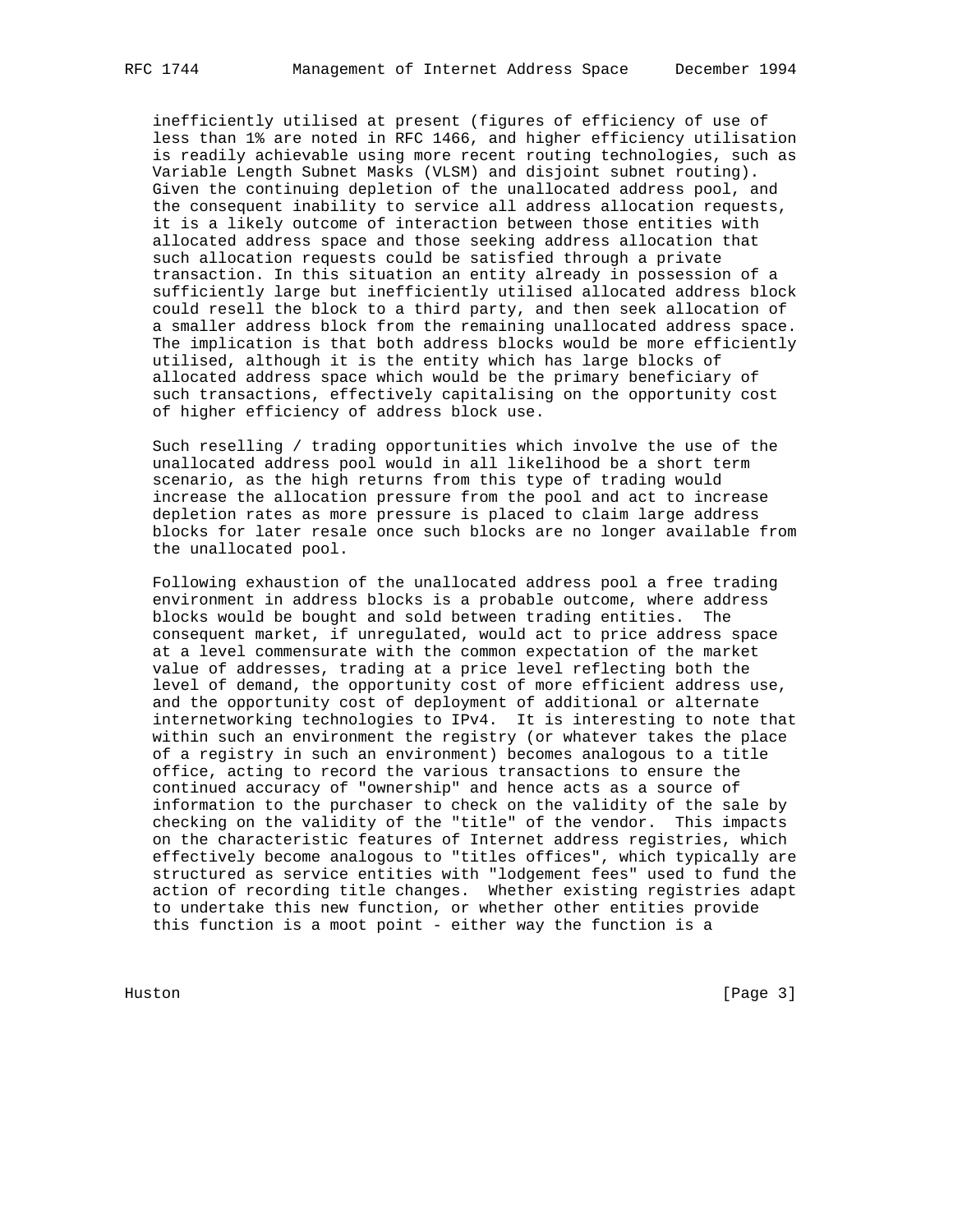necessary adjunct to such a trading environment.

 It is also anticipated that in an unregulated environment the trade in address blocks would very quickly concentrate to a position of address trading between major Internet providers, where a small number of entities would control the majority of the traded volume (market efficiency considerations would imply that traders with large inventories would be more efficient within this trading domain). It is also reasonable to expect that the Internet service providers would dominate this trading area, as they have the greatest level of vested interest in this market resource. This would allow the Internet service provider to operate with a considerably greater degree of confidence in service lifetime expectation, as the service provider would be in the position of price setting of the basic address resource and be able to generate an address pool as a hedge against local address depletion for the provider's client base. There is of course the consequent risk of the natural tendency of these entities forming a trading cartel, establishing a trading monopoly position in this space, setting up a formidable barrier against the entry of new service providers in this area of the market. Such a scenario readily admits the position of monopoly based service price setting. Compounding this is the risk that the providers set up their own "title office", so that in effect the major trading block actually controls the only means of establishing legitimacy of "ownership", which in terms of risk of anti-competitive trading practices is a very seriously damaged outcome.

 Assuming a relatively low cost of achieving significantly higher efficiency address utilisation than at present, then the resultant market is bounded only by the costs of agility of renumbering. Here renumbering would be anticipated to occur in response to acquisition of a different address block in response to changing local address requirements, and the frequency of renumbering may occur in cycles of duration between weeks and years. Markets would also be constrained by deployment costs, where local address trading within a provider domain would have little cost impact on deployment services (as the aggregated routing scenario would be unchanged for the provider and the provider's peers) whereas trading in small sized blocks across provider domains would result in increased operational service cost due to increased routing costs (where efforts to create aggregated routing entries are frustrated by the effects of address leakage into other routing domains).

 In examining this consequent environment the major technical outcome is strong pressure for dynamic host address assignment services, where the connection and disconnection of hosts into the Internet environment will cause a local state change in allocated addresses (which may in turn trigger consequent extended dynamic renumbering

Huston [Page 4]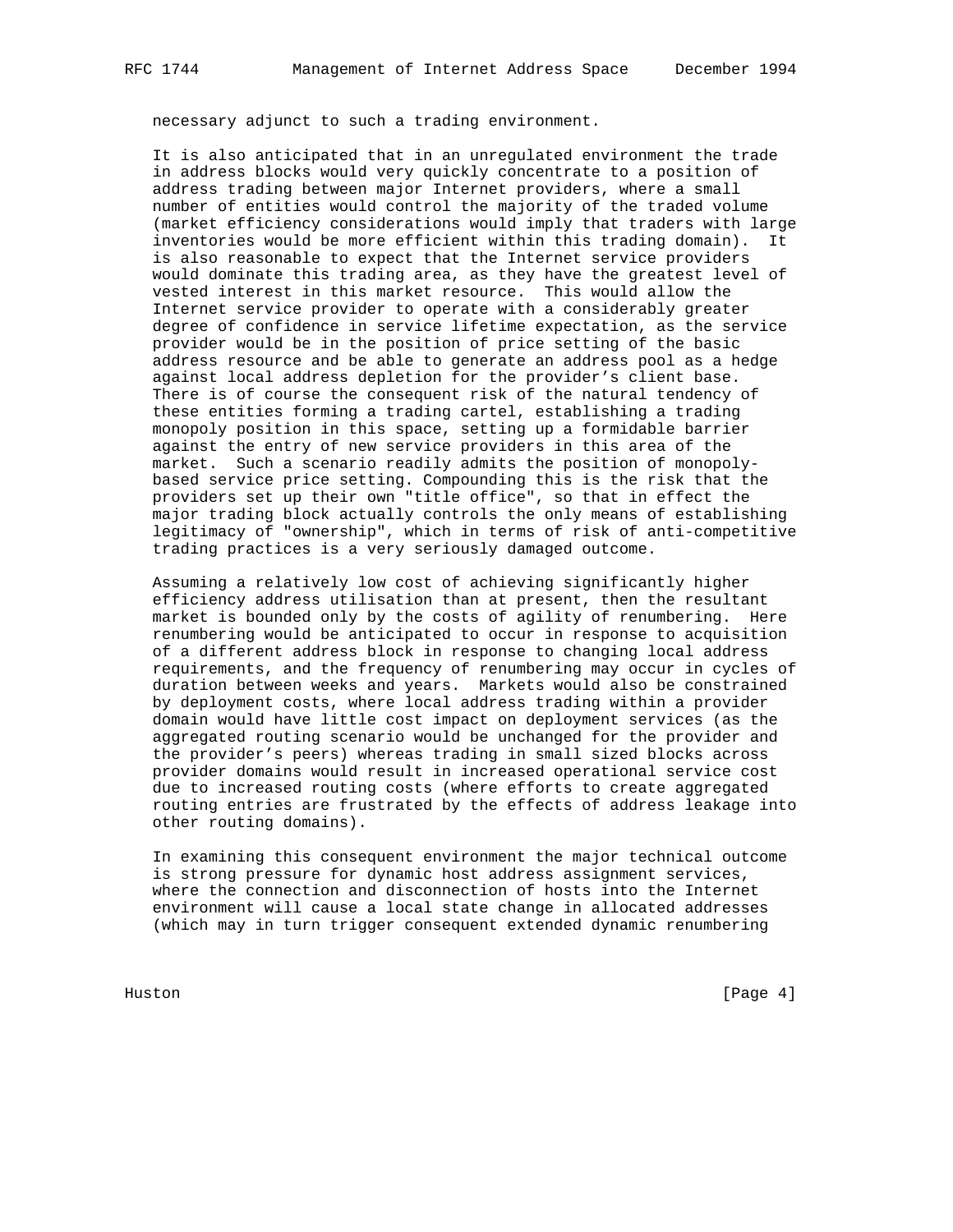from time to time to accommodate longer term address usage trends). It is also reasonable to predict a strengthening market for dynamic address translation technologies, as an alternate client strategy to the purchase of large address blocks from the trading market (this scenario is the use of a private, potentially non-unique address space within the client network, and the dynamic translation of end host addresses into a smaller unique Internet routed address pool to support external end-to-end sessions), and also the strengthened market for firewall boundary technologies which also admit the use of private address space within the client domain.

 While it is not possible to accurately predict specific outcomes, it would appear to be the case that increasing overall efficiency of address utilisation will be most visible only after unallocated address pool exhaustion has occurred, as there is then a consequent strong economic motivation for such activity across all the entire Internet address space.

 As perhaps a cautionary comment regarding evolutionary technologies for IPv4, it would also appear to be the case that evolutionary technologies will not assume a quantum increase in economic viability simply because of unallocated address pool exhaustion. Such technologies will only lever additional advantage over IPv4 once the marginal cost of increased IPv4 address space deployment efficiency exceeds the marginal cost of deployment of new technologies, a situation which may not occur for some considerable time after unallocated address pool exhaustion.

3. Modification of Current Internet Address Management Policies

 The three major attributes of the current address allocation procedures from the unallocated pool are "first come first served" (FCFS) and allocation on a "once and for all" (OAFA) basis, and the absence of any charge for address allocation (FREE).

 As noted above, the outcomes of such a process, when constrained by the finite quantity of the resource in question, ultimately leads to a secondary market in the resource, where initially allocated resources are subsequently traded at their market valuation. This secondary trade benefits only those entities who established a primary position from the unallocated pool, and it is noted with concern that the optimal behaviour while the unallocated pool exists is to hoard allocated addresses on the basis that the secondary market will come into existence once the pool is exhausted. Such a market does not benefit the original address management operation, nor does it necessarily benefit the wider community of current and potential interested parties in the Internet community.

Huston [Page 5]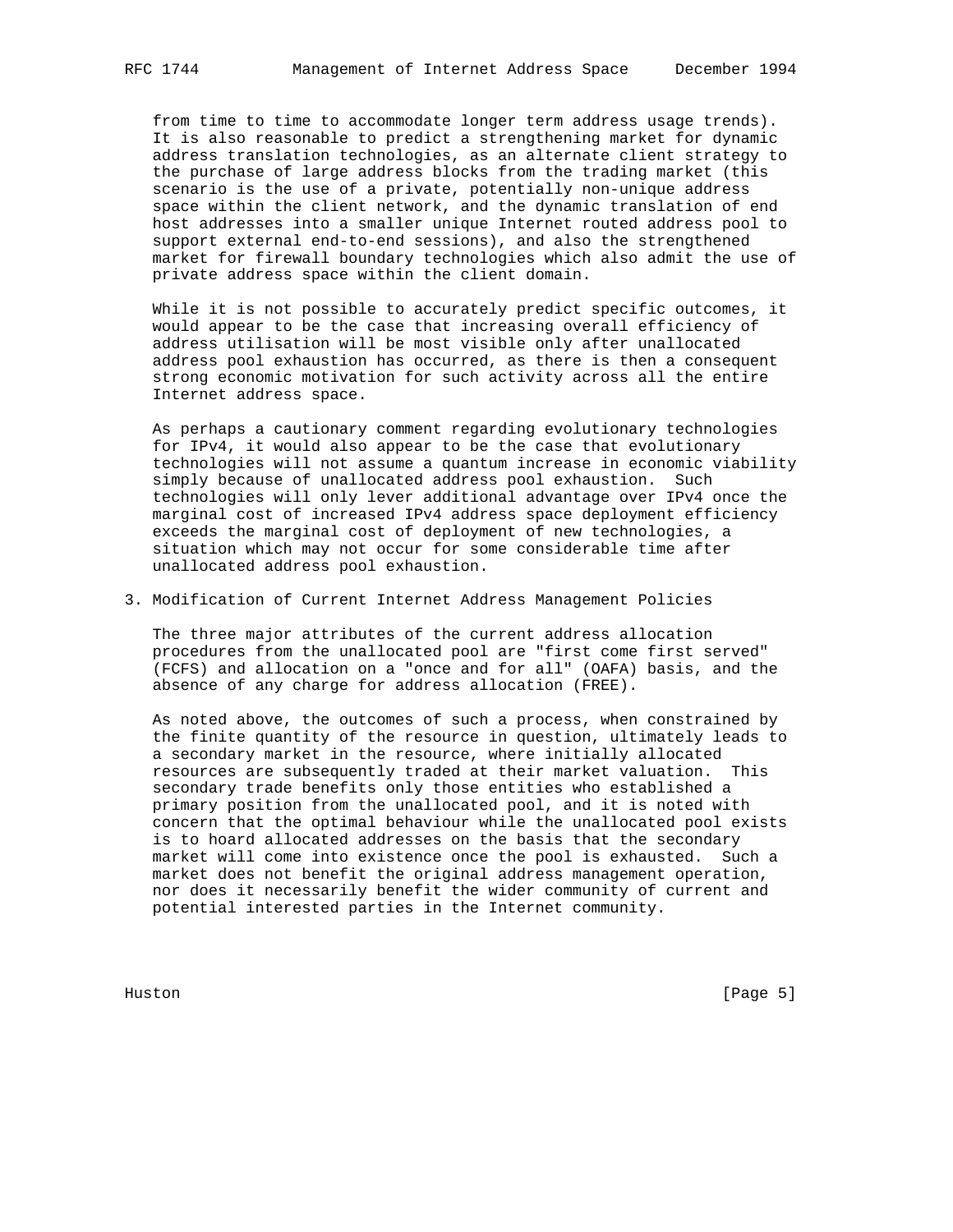It is also noted that the outcome of a free address allocation policy

 is the vesting of the management of the address space to the larger Internet Service Providers, on the basis that in the absence of end client address allocation charging policies which have the capability of ensuring an independent address management function, those entities who have the greatest vested interest in the quality of the address allocation and registration function will inevitably fund such an operation in the absence of any other mechanism. The risk within this scenario is that placing the major asset of any communications medium into the sphere of interest of the current entities trading within that medium acts to increase the risk of anti-competitive monopolistic trading practices.

 An alternate address management strategy is one of allocation and recovery, where the allocation of an address is restricted to a defined period, so that the allocation can be regarded as a lease of the resource. In such an environment pricing of the resource is a potential tool to achieve an efficient and dynamic address allocation mechanism (although it is immediately asserted that pricing alone may be insufficient to ensure a fair, equitable and rational outcome of address accessibility and subsequent exploitation, and consequently pricing and associated allocation policies would be a normative approach to such a public resource management issue).

 It is noted that pricing as a component of a public resource management framework is a very common practice, where price and policy are used together to ensure equitable access, efficient utilisation and availability for reallocation after use. Pricing practices which include features of higher cost for larger address blocks assist with equitable access to a diversity of entities who desire address allocation (in effect a scarcity premium), and pricing practices can be devised to encourage provider-based dynamic address allocation and reallocation environments.

 In the same fashion as a conventional lease, the leasee would have the first option for renewal of the lease at the termination of the lease period, allowing the lease to be developed and maintain a market value. Such pricing policies would effectively imply a differential cost for deployment of a uniquely addressed host with potential full Internet peering and reachability (including local reachability) and deployment of a host with a locally defined (and potentially non-unique) address and consequent restriction to local reachability.

 It is also observed that pricing policies can encourage efficient address space utilisation through factors of opportunity cost of unused space, balanced by the potential cost of host renumbering practices or the cost of deployment of dynamic address allocation or

Huston [Page 6]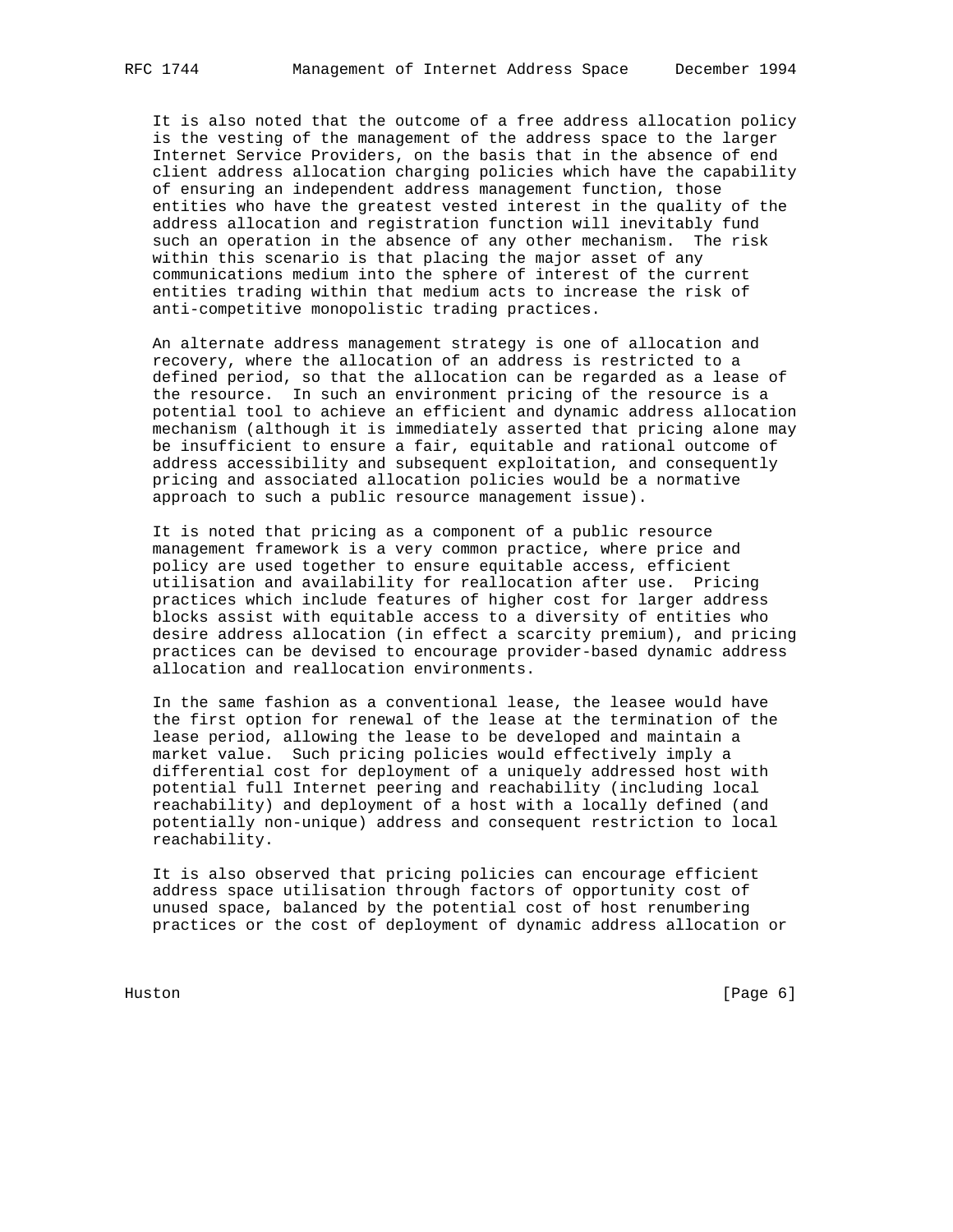translation technologies.

 There are a number of anticipated outcomes of a management mechanism which including pricing elements for the IPv4 address space

 Firstly current address space utilisation projections (anticipated useful lifetime for the pool of unallocated addresses) would extend further into the future due to the factors of cost pressure for more efficient address utilisation, and the additional cost of issuing a local resource with a globally unique address and the opportunity cost of extravagant use of global addresses with purely local domains.

 Secondly dynamic host address binding technologies, and dynamic network address translation technologies would be anticipated to be widely deployed, based on the perceived cost opportunities of using such technologies as an alternative to extensive static host address binding using globally unique addresses. Use of such technologies would imply further extension of the lifetime of the address pool.

 Such pricing practices could be applied on a basis of all future address allocations, leaving those entities with already allocated address blocks outside of the lease mechanism. Alternatively such previous allocations could be converted to leases, applying a single management policy across the entire address space and accordingly levering the maximal benefit from such pricing policies in terms of maximising the lifetime of the address space and maximising the value of the address space. In such a situation of conversion some level of recognition of previous implicit OAFA allocation policies can be offset through delay of conversion to lease and also through conversion of such previously allocated addresses to the lease, waiving the lease purchase costs in such cases.

4. Internet Environment Considerations

 Pricing for IPv4 addresses as a component of the overall address management framework is by no means a novel concept, and despite the advantages such pricing policies may offer in terms of outcomes of efficiency of utilisation, fair and equitable access, security of allocation and consequent market value, and despite the address pool exhaustion time offsets such policies offer, it is the undeniable case that no explicit pricing policies have been successfully introduced into the Internet address allocation processes to date.

 There are two predominate reasons offered in this analysis. The first is the somewhat uncertain nature of the exact origin of primary ownership of the IPv4 address space, and the unallocated address pool in particular. The address pool has been administered according to

Huston [Page 7]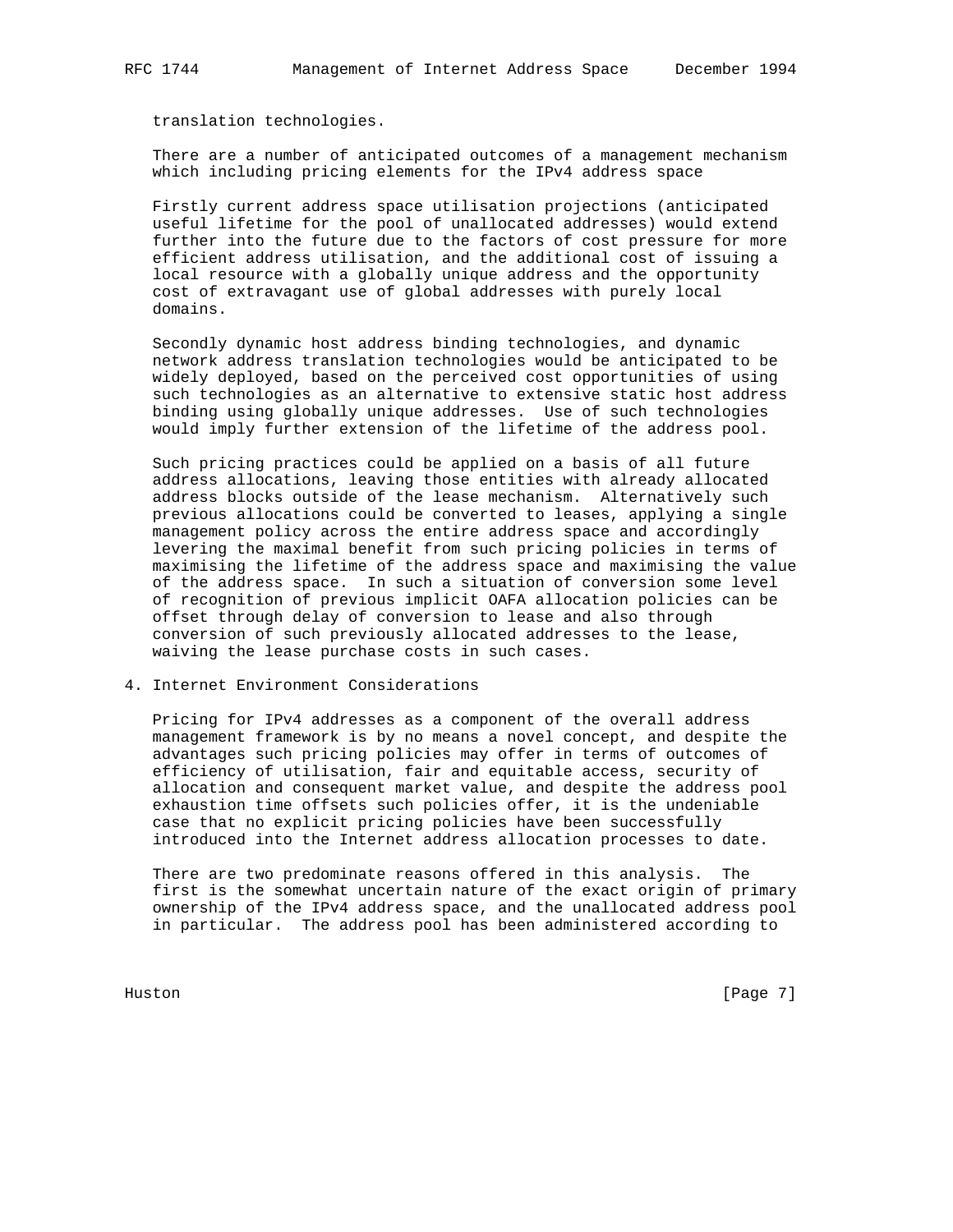policies drafted by the Internet Assigned Numbers Authority (IANA). The policies drafted by IANA are effectively policies which are the outcome of the same consensus seeking approach used within the Internet Standards process, and it is noted that within such an environment unilateral declarations of ownership and related assertions of policy control have difficulty in asserting an effective role within the Internet community and such declarations are generally incapable of gathering consensus support (It can be argued that "ownership" is not a relevant concept within this domain, as the essential attribute of such address elements are their uniqueness within the global domain, and such an attribute is only feasible through common recognition of a coordinated and reliable management environment rather than the historical origin of the resource in question). Secondly there is no formal recognition of the address space as being a shared international resource which sits within the purview of national public resource management policies and administrative entities of each nation, nor is there a recognition of the address space as a private resource owned and administered by a single entity.

 Recent policy changes, whereby large segments of the unallocated address pool have been assigned to international bodies on a regional basis, with further assignment to bodies within national contexts, have been undertaken with a constant address allocation policy of FCFS, OAFA and FREE, and although some effort has been made to increase the deployment efficiency through explicit allocation policy enumeration, the general characteristics of address allocation are unchanged to date (those characteristics being of course FCFS, OAFA and FREE).

 One potential scenario is to speculate that pricing processes imposed by the address allocation agency are not feasible within the current Internet environment to the extent that any such policies could significantly motivate increased address deployment efficiency to the levels required for longer term unallocated address pool lifetime extension. The lack of capability to employ pricing as a managerial mechanism, even to the extent of cost recovery of the allocation and subsequent registry maintenance function has a number of possible longer term outcomes:

 a) such functions will be restructured and operated from duly authorised national administrative bodies for each nation. Here the observation that the address pool delegation sequence within the current Internet environment has not to date been aligned with recognised national public communications resource administrative entities is an expression of the major problem that the unallocated address pool is not recognised as being intrinsically the same public resource entity as the radio

Huston [Page 8]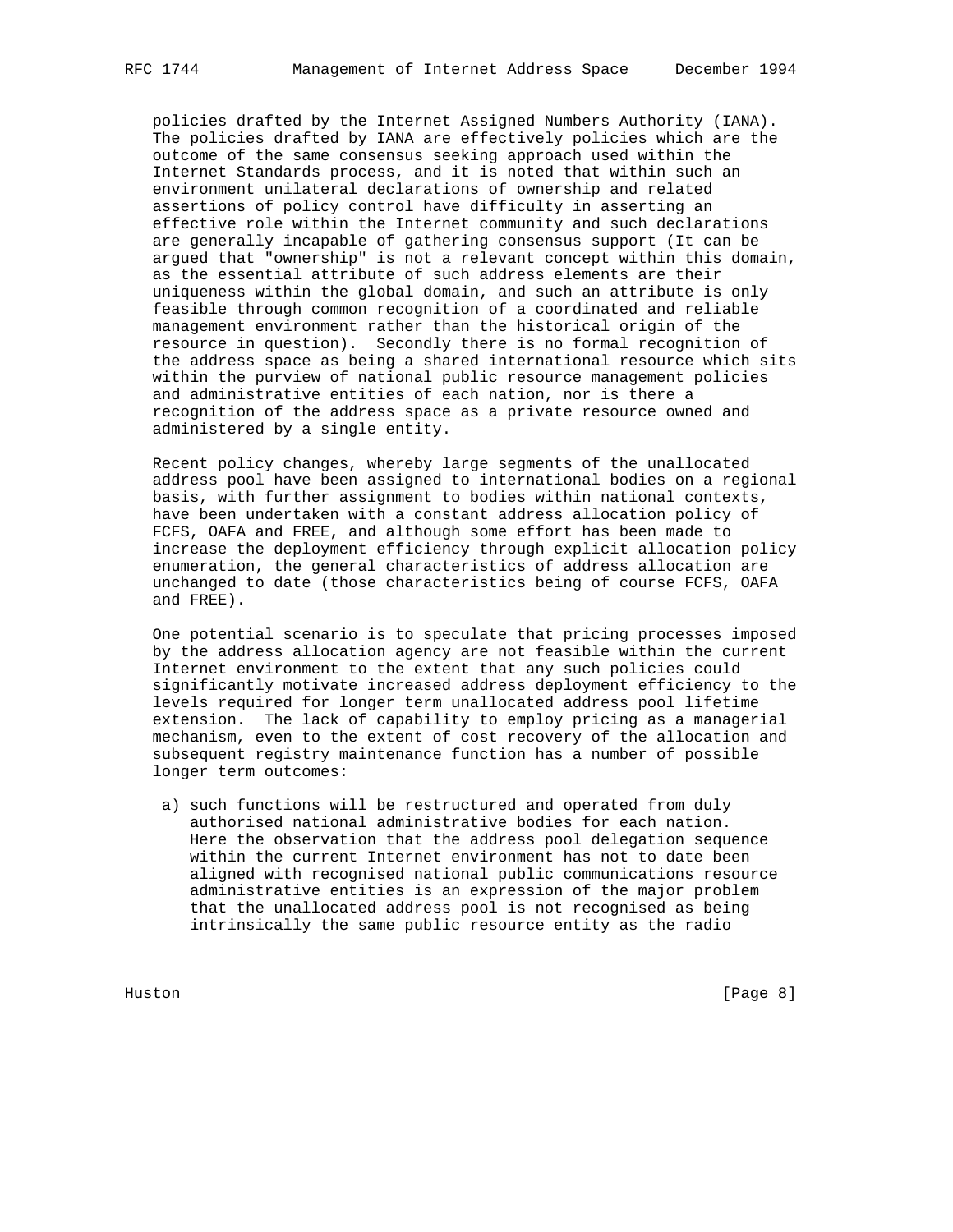spectrum or the telephone number space. The consequence of this mismatch between existing public resource management structures and IPv4 address space management implies that public operation for this activity on a national basis is not a commonly observed attribute. The competency of such established public resource management structures in managing what continues to be a remarkably vibrant and dynamic technology-influenced domain must be questioned. Potential outcomes may possibly include a rational and equitable address space management mechanism, but would also in all probability include a cost of a heavy damping factor on further technological innovation and refinement of the underlying technology base upon which the address space is sited as a longer term outcome.

- b) such functions are operated (and/or funded) by Internet Service Providers. This is a more common scenario at present in the Internet IPv4 environment, and although such an operational environment does admit the potential for adequate funding for competent administration of the operation, the strong association of these entities who have established interests in the operation of enterprises based on the provision of services across the address space (i.e., strong interest in exploiting the address space) has a natural tendency to express domination of the market by established interests, threatening fair access to the common resource and threatening the open market of deployment of the technology. It is reasonable to suggest that such alignments are undesirable from a public policy perspective.
- c) such functions are inadequately funded to service the level of activity, and / or administrated informally and consequently managed poorly, and the essential attribute of reliable address space management is not achieved.

 It is noted that these issues are largely unresolved within the Internet community today, and tensions between established and incoming Internet Service providers over equitable access to the unallocated address space pool are a consequent risk.

5. Concluding Observations

 In the absence of the capability to price the management of the Internet address space at administrative cost levels, let alone the capability to set pricing of address leasing at prices which reflect the finite nature of the resource and reflect (even in part) the market value of the resource, as a component of overall common address management practices, the most likely scenario is a

Huston [Page 9]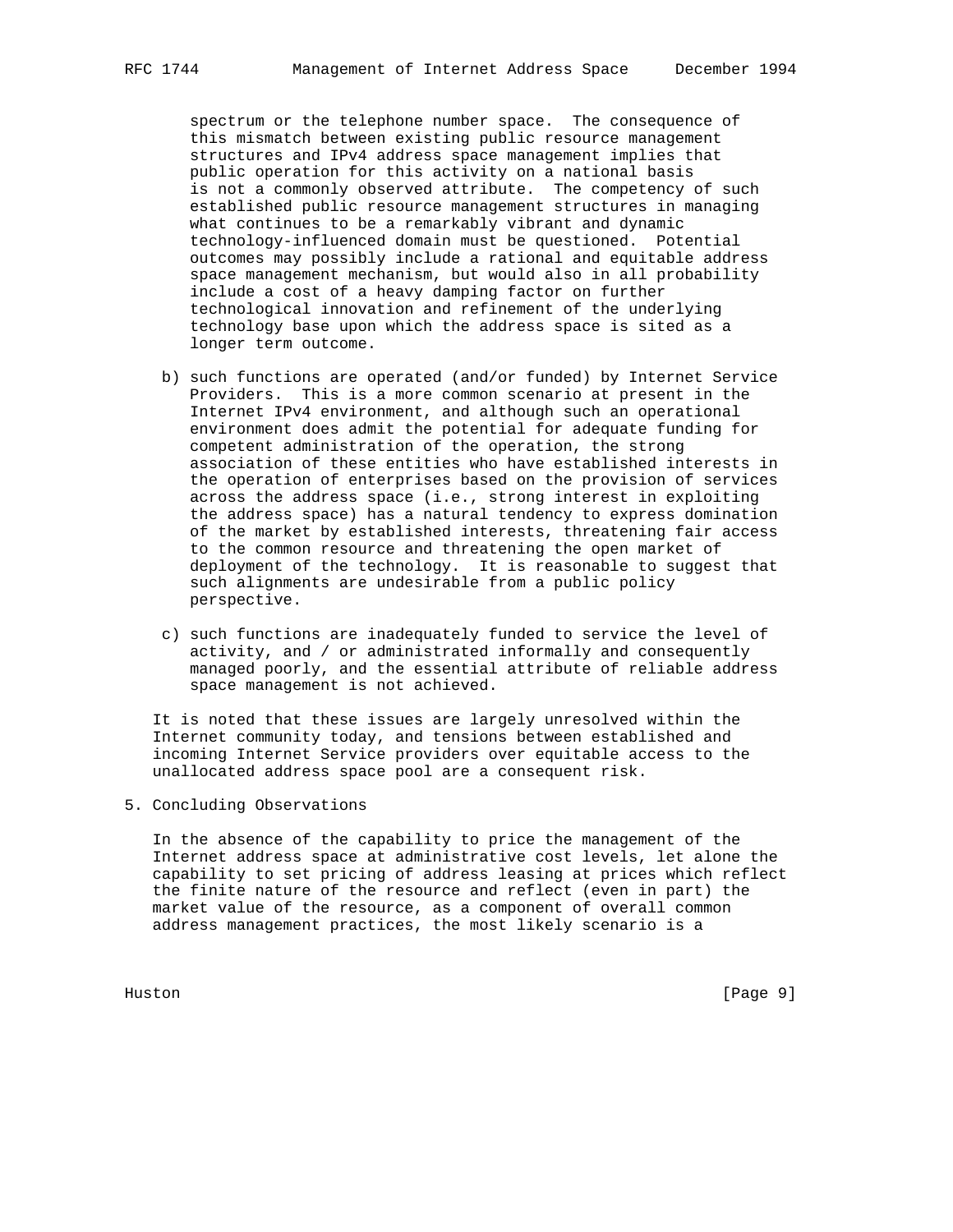continuation of the FCFS, OAFA and FREE address management policies until exhaustion of the unallocated address pool occurs.

 It is perhaps a sad reflection of the conflict of short term objectives and longer term considerations that the evident short term motivations of ready and equitable access to the IPv4 address (which were the motivational factors in determining the current Internet address allocation policies) run the consequent risk of monopoly based restrictive trade and barrier-based pricing as a longer term outcome of unallocated address space exhaustion.

 While free address allocation and the adoption of policies which include pricing components both ultimately produce an outcome of strong pressure for increased address space utilisation efficiency, the removal of the neutral presence of the unallocated address pool does induce considerable risk of open market failure within the Internet itself if free address allocation policies continue until pool exhaustion has occurred.

 Further strengthening of the current FCFS, OAFA and FREE address allocation policies, in an effort to induce higher address utilization efficiencies across the remaining address space is not a viable address management strategy refinement, in so far as the trading market will then commence before unallocated pool exhaustion, trading in large address blocks which are precluded from such strengthened address allocation policies.

 The most negative aspect of this are is that these processes will erode levels of confidence in the self regulatory capability of the Internet community, such that significant doubts will be expressed by the larger community the Internet process is one which is appropriate for effective formulation of common administrative policy of one of the core common assets of the Internet.

These outcomes can all be interpreted as policy failure outcomes.

 The seriousness of these outcomes must be assessed in the terms of the anticipated timeframe of such policy failure. Current expectations of unallocated address pool lifetime of 6 - 12 years does allow the Internet community some time to revisit their methods of administrative process definition, but this observation is tempered by the IPv6 process and by increasing levels of pressure on the address space in terms of growth in address demand through growth of deployment of the Internet itself.

 It is perhaps an appropriate conclusion to acknowledge the impediments of existing processes to admit any significant process or policy change that would produce a more efficient and effective

Huston [Page 10]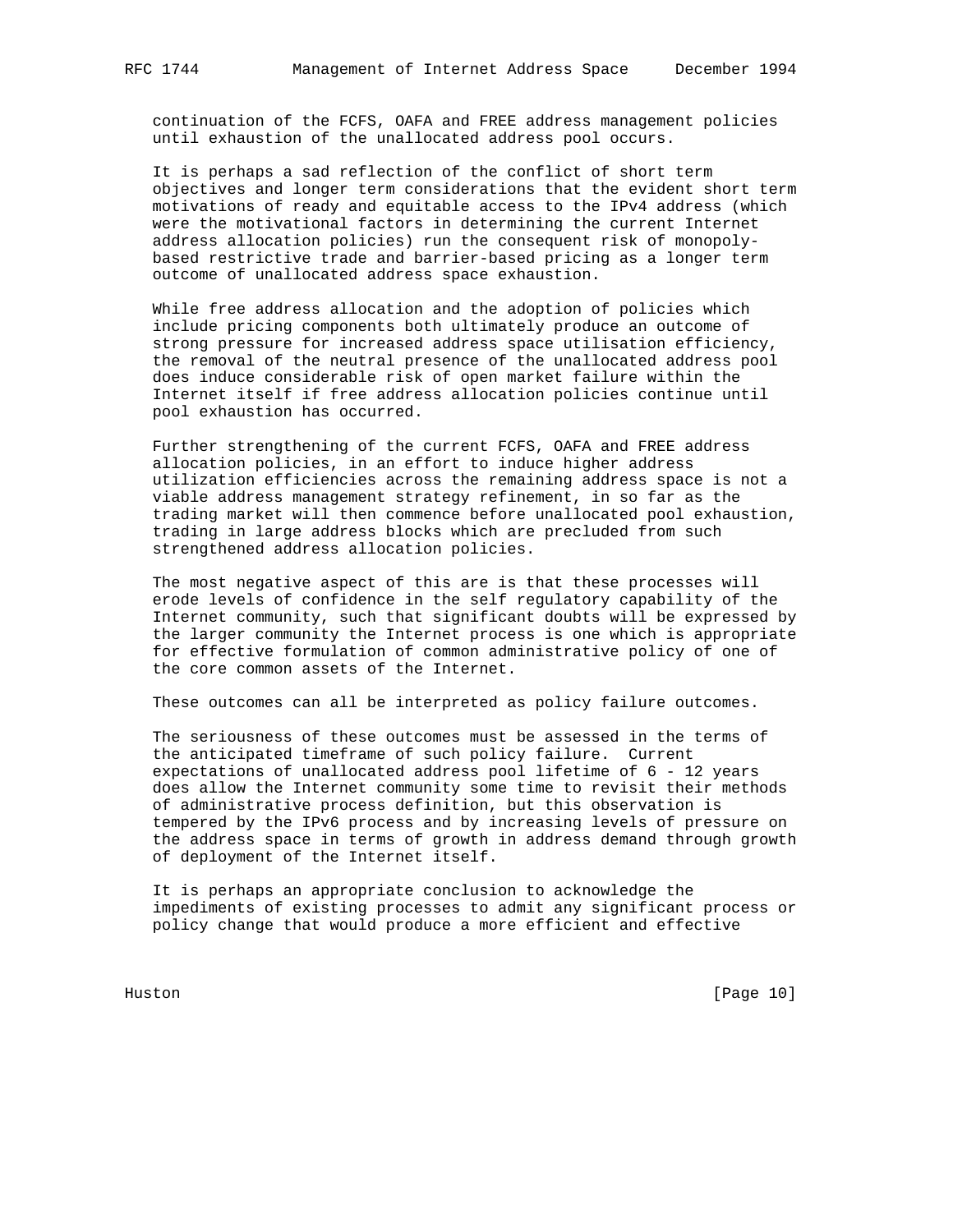address space management regime.

 However it is this policy failure to efficiently utilise the IPv4 address space through inadequate address pool management policies, rather than the exhaustion of the pool per se which is perhaps the driving force to design and deploy an evolutionary technology to IPv4 which possesses as a major attribute a significantly larger address space.

 It is also appropriate to conclude that any outside observer of the IPv6 refinement process will look to see if there is any evidence of experiential learning in address management policies. If there is to be a successor technology for IPv4 it would be reasonable to anticipate that associated address pool management mechanisms show a greater degree of understanding of public resource space management capability in the light of this experience. If no such evidence is forthcoming then there is no clear mechanism to instil sufficient levels of consumer and industry confidence in such technologies in such a way which would admit large scale public deployment, irrespective of the technical attributes of the successor technology. Such potential mechanisms may include pricing components irrespective of the actual size of the address resource, given that the number's uniqueness is a resource with inherent market value irrespective of whether scarcity pricing premiums are relevant in such an address space.

 It is also appropriate to conclude that continuation of current address space management policies run a very strong risk of restrictive and monopoly-based trading in address space, with consequence of the same trading practices being expressed within the deployed Internet itself.

 The immediate action considered to be most appropriately aligned to both the interests of the Internet community and the broader public community is to examine Internet address space management structures which include pricing as well as policy components within the overall management mechanism, and to examine the application of such mechanisms to both the existing IPv4 address space, and to that of any refinement or successor Internet technology base.

Huston [Page 11]